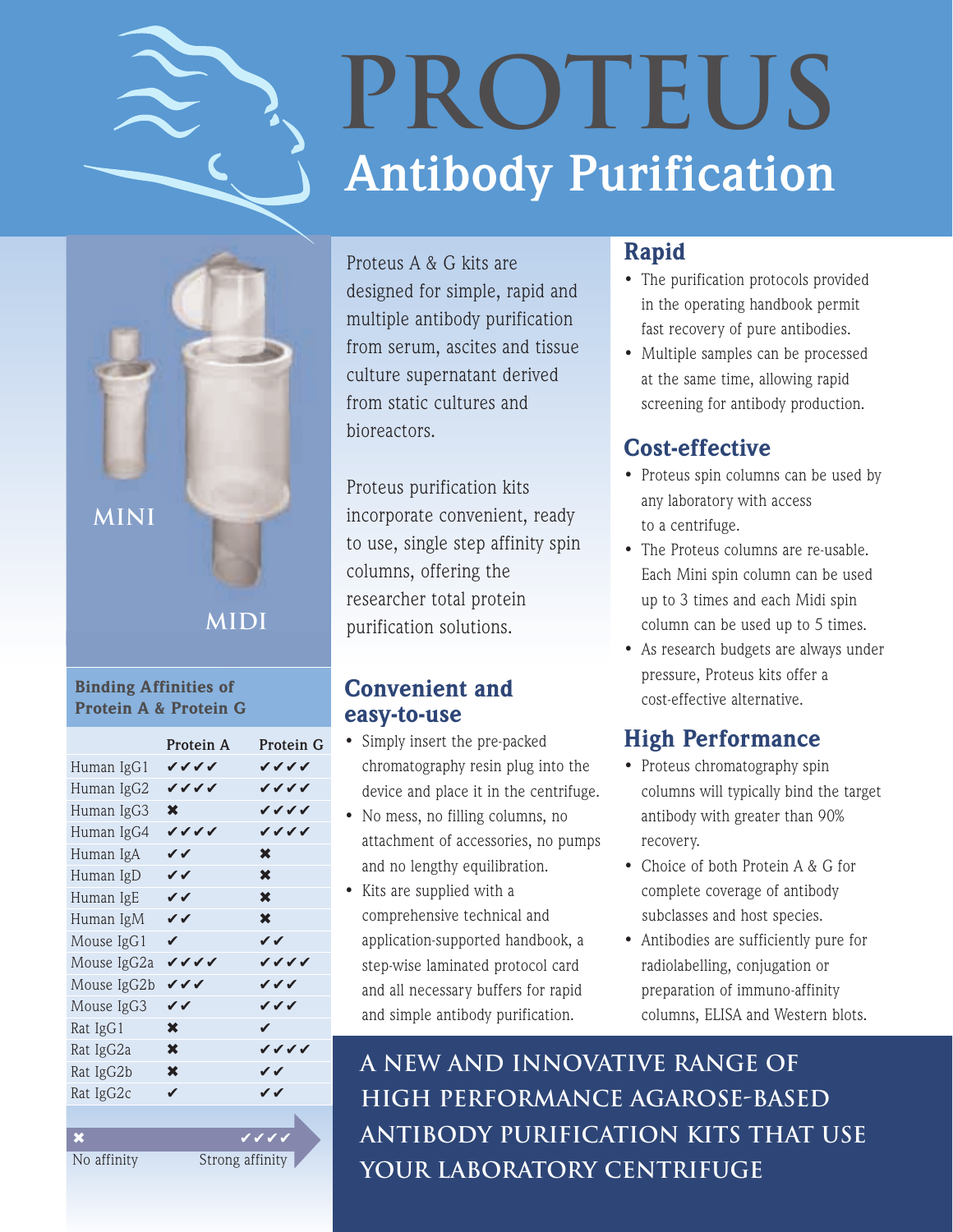## **MINI**

#### Plug and Play Design



*Place the plug into the spin column with the recessed end uppermost.*



*Push the plug* **FULLY** *into the tapered end of the spin column using the plug insertion tool.*



*The Mini spin column is now ready for preequilibration with*



- **Complete purification in less than 20 minutes Low % CV**
- **Kits include enough ready-to-use buffers for 48 mini preps**

The Mini Protein A & G spin column is the ideal tool for screening antibody expression and for small-scale purification of antibodies for solution-state immunoassays, immuno-histochemical and immuno-fluorescence studies, Western blotting and immuno-precipitation studies. Antibodies are purified using a powerful, patented affinity spin column using a microfuge common to all biochemistry and immunology laboratories.

## **MINI SPECIFICATIONS**

| Kit                              | PROTEIN A                                                                   | PROTEIN G                              |  |  |
|----------------------------------|-----------------------------------------------------------------------------|----------------------------------------|--|--|
| Source                           | Recombinant Protein A expressed in                                          | Recombinant Protein G expressed in     |  |  |
|                                  | E. coli (N.B. No toxic bacterial<br>E. coli (N.B. The recombinant Protein G |                                        |  |  |
|                                  | contaminants normally found in                                              | lacks the albumin-binding domain found |  |  |
|                                  | native Protein A)                                                           | in native Protein G)                   |  |  |
| Binding capacity per use         | Typically 1 mg human IgG                                                    | Typically 1 mg human IgG               |  |  |
| Typical number of uses per plug  | 3                                                                           | 3                                      |  |  |
| <b>Supporting Proteus matrix</b> | Covalently coupled to agarose resin                                         | Covalently coupled to agarose resin    |  |  |
| Resin bed volume                 | $0.23$ ml                                                                   | $0.23$ ml                              |  |  |
| Ligand density                   | 3.5 mg Protein A/ml resin                                                   | 2 mg Protein G/ml resin                |  |  |
| Bead size range                  | $60 - 165 \mu m$                                                            | $45 - 165 \mu m$                       |  |  |
| Maximum volume                   | $0.65$ ml                                                                   | $0.65$ ml                              |  |  |
| Storage temp. for resin plugs    | $2-8$ $^{\circ}$ C.                                                         | $2-8$ $^{\circ}$ C                     |  |  |
| Recommended working pH           | pH 2.5-9.0                                                                  | pH 2.0-9.0                             |  |  |
| Plastic construction             | Polypropylene                                                               | Polypropylene                          |  |  |
| Color coded end-caps             | Red                                                                         | Yellow                                 |  |  |

#### **MINI PERFORMANCE**



*Reducing SDS-Polyacrylamide gel of human IgG purified from serum with the Proteus Protein A kit*



*Graph showing that typical IgG capacity of Protein A Mini spin columns remain unaffected after 3 re-uses using rabbit serum. Low % CV.*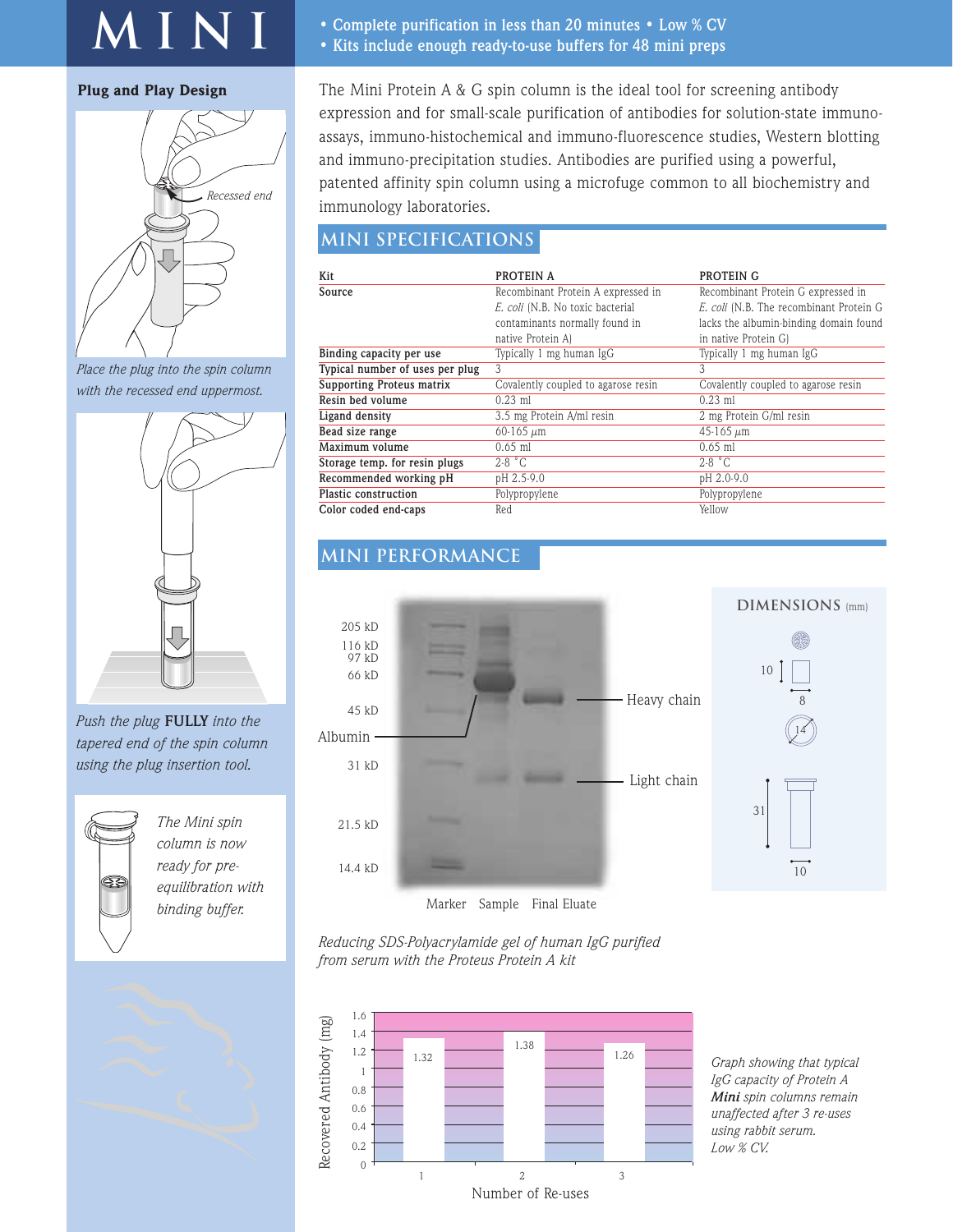## **MIDI**

#### Plug and Play Design



*Place the plug into the spin column with the recessed end uppermost.*



*Push the plug FULLY into the tapered end of the spin column using the plug insertion tool.*



*The Midi spin column is now ready for preequilibration with binding buffer.*



- **Complete purification in less than 60 minutes High yields of functional antibodies**
- **Concentrated antibodies purified in small elution volumes**

The Midi Protein A & G spin column permits semi-preparative purification of concentrated monoclonal and polyclonal antibodies for all downstream applications. Both the Mini and Midi kits contain all the resin spin columns, buffers and ultrafiltration spinners necessary for rapid and convenient purifications of your target antibodies.

## **MIDI SPECIFICATIONS**

| Kit                              | PROTEIN A                           | PROTEIN G                               |  |
|----------------------------------|-------------------------------------|-----------------------------------------|--|
| Source                           | Recombinant Protein A expressed in  | Recombinant Protein G expressed in      |  |
|                                  | E. coli (N.B. No toxic bacterial    | E. coli (N.B. The recombinant Protein G |  |
|                                  | contaminants normally found in      | lacks the albumin-binding domain found  |  |
|                                  | native Protein A)                   | in native Protein G)                    |  |
| Binding capacity per use         | Typically 20 mg human IgG           | Typically 20 mg human IgG               |  |
| Typical number of uses per plug  | 5                                   | 5                                       |  |
| <b>Supporting Proteus matrix</b> | Covalently coupled to agarose resin | Covalently coupled to agarose resin     |  |
| Resin bed volume                 | $1.6$ ml                            | $1.6$ ml                                |  |
| Ligand density                   | 3.5 mg Protein A/ml resin           | 2 mg Protein G/ml resin                 |  |
| Bead size range                  | $60 - 165 \mu m$                    | $45 - 165 \mu m$                        |  |
| Maximum volume                   | $20 \text{ ml}$                     | $20 \text{ ml}$                         |  |
| Storage temp. for resin plugs    | $2-8$ $^{\circ}$ C                  | $2-8$ $\degree$ C                       |  |
| Recommended working pH           | pH 2.5-9.0                          | pH 2.0-9.0                              |  |
| Plastic construction             | Polypropylene                       | Polypropylene                           |  |
| Color coded end-caps             | Red                                 | Yellow                                  |  |

### **MIDI PERFORMANCE**



*Reducing SDS-Polyacrylamide gel of mouse IgG1 purified from cell culture supernatant (+ foetal calf serum) with the Proteus Protein G kit*



**DIMENSIONS** (mm)



*Graph showing that typical IgG capacity of Protein A Midi spin columns remain unaffected after 5 re-uses using rabbit serum. Low % CV.*